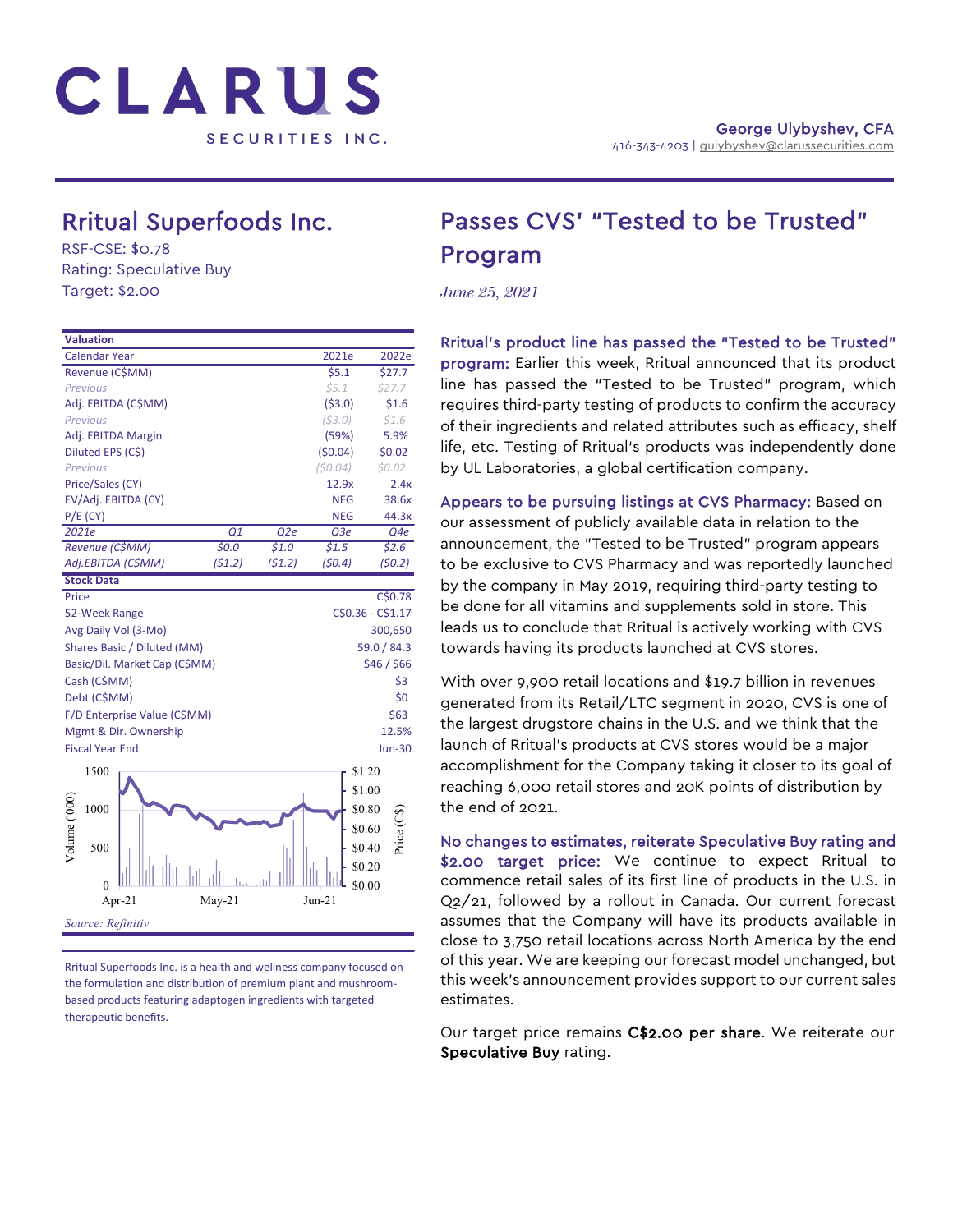

### NO CHANGES TO ESTIMATES, REITERATE SPECULATIVE BUY RATING AND C\$2.00 TARGET PRICE

Our current forecast assumes that Rritual will begin generating wholesale revenue in early Q2/21. With its products expected to be available in as many as close to 3,750 retail locations in the U.S. and Canada by the end of this year, we forecast Rritual sales to reach C\$5.1 million in 2021 and C\$27.7 million in 2022. We expect most of the Company's revenues over our forecast period to be driven by wholesale operations and supported by steady growth of online sales.

We also continue to see substantial upside potential to our current revenue forecast, driven mainly by additional North American store penetration, online expansion, and the launch of new product lines.



Figure 1: Largest Pharmacies in the U.S. (as of November 2020)

#### Source: ScrapeHero.com

We maintain our target price of C\$2.00 per share and reiterate our Speculative Buy rating. Our 12-month target price equates to 6.0x 2022e price/sales. Our target multiple is below the consensus median 2022e price/sales multiple of Rritual's peer group and reflects the Company's relative risk profile.

Using Refinitiv consensus estimates for companies not covered by Clarus, the peer group currently trades at a median price/sales ratio of 17.5x 2021e price/sales and 7.7x 2022e price/sales.

In comparison, using Clarus revenue estimates and a projected fully diluted share count, Rritual is currently trading at 12.9x 2021e price/sales and 2.4x 2022e price/sales.

#### Figure 2: Table of Comparables (in \$Millions except as noted)

**Functional and Plant-Based Foods Sector Valuations - Selected Companies**

|                                |               |                  |                             |                                 |                | Estimates (C\$MM)     |                       |       | P/S                         |        |        |                   |            |
|--------------------------------|---------------|------------------|-----------------------------|---------------------------------|----------------|-----------------------|-----------------------|-------|-----------------------------|--------|--------|-------------------|------------|
|                                |               |                  |                             | <b>Diluted</b><br><b>Market</b> | <b>Diluted</b> |                       |                       | CY21e | CY22e                       |        |        | EV/Adj. EBITDA    |            |
| Company Name                   | <b>Ticker</b> | Clarus<br>Rating | <b>Stock</b><br>Price (C\$) | Cap<br>(C\$MM)                  | EV<br>(CŚMM)   | CY21e<br><b>Sales</b> | CY22e<br><b>Sales</b> | Adj.  | Adj.<br>EBITDA EBITDA CY21e |        |        | CY22elCY21e CY22e |            |
|                                |               |                  |                             |                                 |                |                       |                       |       |                             |        |        |                   |            |
| <b>Beyond Meat</b>             | BYND.O        | <b>NR</b>        | \$178.76                    | \$11,892                        | \$11,622       | \$681                 | \$1,030               | (50)  | \$59                        | 17.5x  | 11.5x  | <b>NEG</b>        | 198.1x     |
| <b>Tattooed Chef</b>           | TTCF.O        | <b>NR</b>        | \$24.65                     | \$2,130                         | \$1.761        | \$291                 | \$393                 | \$10  | \$42                        | 7.3x   | 5.4x   | 183.3x            | 41.9x      |
| <b>Burcon NutraScience</b>     | BU.TO         | <b>NR</b>        | \$3.78                      | \$435                           | \$406          | \$3                   | \$4                   | (51)  | (51)                        | 146.3x | 100.6x | <b>NEG</b>        | <b>NEG</b> |
| Else Nutrition Holdings Inc.   | BABY.V        | <b>NR</b>        | \$2.70                      | \$384                           | \$371          | \$10                  | \$50                  | (522) | (512)                       | 37.0x  | 7.7x   | <b>NEG</b>        | <b>NEG</b> |
| Laird Superfood                | LSF           | <b>NR</b>        | \$34.85                     | \$341                           | \$304          | \$56                  | \$88                  | (515) | (55)                        | 6.1x   | 3.9x   | <b>NEG</b>        | NEG        |
| <b>Sector Median</b>           |               |                  |                             |                                 |                |                       |                       |       |                             | 17.5x  | 7.7x   | <b>NM</b>         | NΜ         |
|                                |               |                  |                             |                                 |                |                       |                       |       |                             |        |        |                   |            |
| <b>Rritual Superfoods Inc.</b> | <b>RSF.CD</b> | <b>Spec Buy</b>  | \$0.78                      | \$66                            | \$63           | \$5                   | \$28                  | (\$3) | \$2                         | 12.9x  | 2.4x   | <b>NEG</b>        | 38.6x      |

Source: Clarus Securities estimates for Rritual Superfoods Inc., corporate filings, Refinitiv